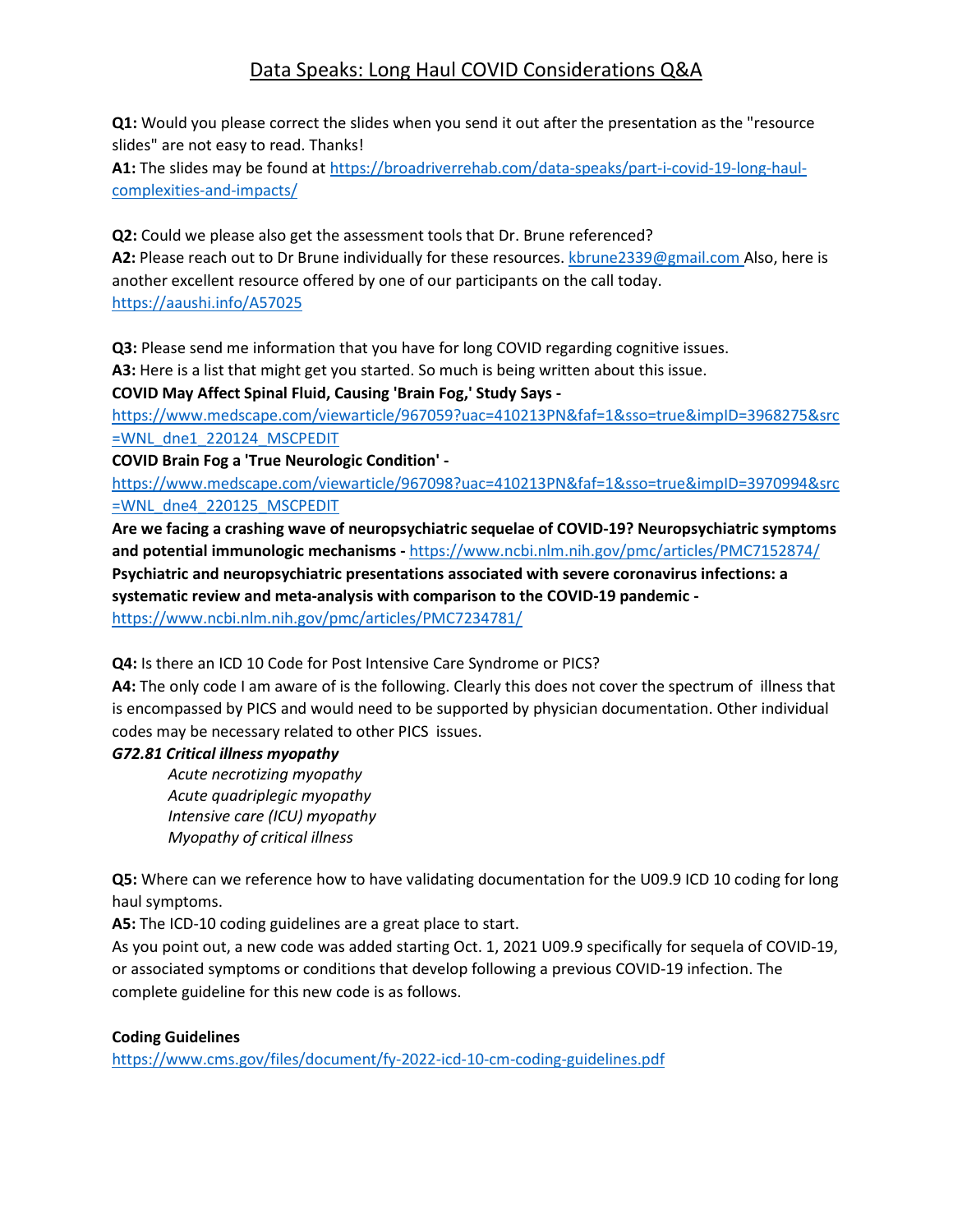## Data Speaks: Long Haul COVID Considerations Q&A

#### *Post COVID-19 Condition*

*For sequela of COVID-19, or associated symptoms or conditions that develop following a previous COVID-19 infection, assign a code(s) for the specific symptom(s) or condition(s) related to the previous COVID-19 infection, if known, and code U09.9, Post COVID-19 condition, unspecified.*

*Code U09.9 should not be assigned for manifestations of an active (current) COVID-19 infection. If a patient has a condition(s) associated with a previous COVID-19 infection and develops a new active (current) COVID-19 infection, code U09.9 may be assigned in conjunction with code U07.1, COVID-19, to identify that the patient also has a condition(s) associated with a previous COVID-19 infection. Code(s) for the specific condition(s) associated with the previous COVID-19 infection and code(s) for manifestation(s) of the new active (current) COVID-19 infection should also be assigned.*

### **The tabular index, page 1977, indicates the following with regard to U09.9**

<https://www.cms.gov/files/zip/2022-code-tables-tabular-and-index.zip>

### *U09 Post COVID-19 condition*

## *U09.9 Post COVID-19 condition, unspecified*

*Note: This code enables establishment of a link with COVID-19. This code is not to be used in cases that are still presenting with active COVID-19. However, an exception is made in cases of re-infection with COVID-19, occurring with a condition related to prior COVID-19. Post-acute sequela of COVID-19 – Code first the specific condition related to COVID-19 if known, such as: chronic respiratory failure (J96.1-) loss of smell (R43.8) loss of taste (R43.8) multisystem inflammatory syndrome (M35.81) pulmonary embolism (I26.-) pulmonary fibrosis (J84.10)*

Also, follow the guidelines related to active diagnosis documentation in the RAI Manual pp. I-7 and following.

**Q6:** What is the way to get added to the Open Forum? **A6:** [https://www.cms.gov/Outreach-and-Education/Outreach/OpenDoorForums/ODF\\_SNFLTC.](https://www.cms.gov/Outreach-and-Education/Outreach/OpenDoorForums/ODF_SNFLTC) Also, to sign up for email reminders for when the ODF will occur go to [https://public.govdelivery.com/accounts/USCMS/subscriber/new?topic\\_id=USCMS\\_515](https://public.govdelivery.com/accounts/USCMS/subscriber/new?topic_id=USCMS_515)

**Q7:** As we begin to see more residents that have had COVID with pneumonia and 'long-haul' symptoms has there been any word from CMS to determine if COVID may be designated as a Chronic Respiratory condition on the MDS in Section I6200? I have asked this question, but have not heard any word. This disease process is causing a person to have an increase in issues that are long-term and may need to be addressed by us.